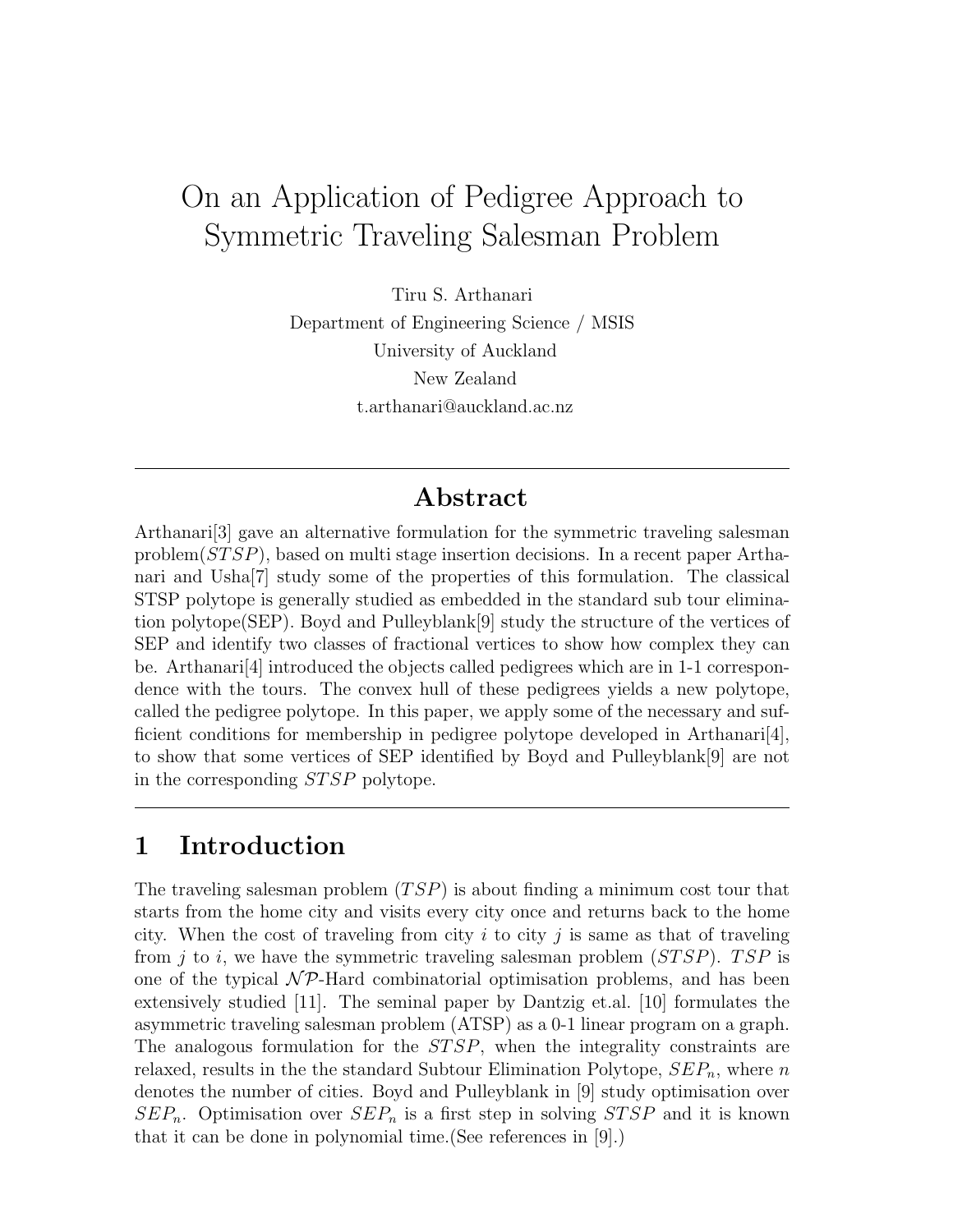Arthanari [3] posed the  $STSP$  as a multistage decision problem and gave a  $0-1$ programming formulation of the same, involving variables with three subscripts. We refer to this formulation as the Multistage Insertion  $(MI)$  formulation. The multistage decision (dynamic programming) approach to TSP is not new. However the earlier formulations are different from that of [3]. The slack variables that arise out of this formulation are precisely the edge-tour incidence vectors. The set of feasible slack variable vectors of the  $MI$  - relaxation is shown to be equivalent to  $SEP_n$ , in [6]. The number of constraints in the MI-formulation is  $(n-3)+n(n-1)/2$ and there are  $O(n^3)$  variables. (See [7] for MI- formulation and the motivation for the multistage insertion approach.)

In [4] the author introduced the basic objects called *pedigrees* which are in 1-1 correspondence with the tours. Pedigrees represent the multistage insertion decisions. The convex hull of these pedigrees yields a new polytope, called the pedigree polytope. Purpose of studying these polytopes, is to gain new insights into the STSP. In particular, we study the pedigree polytope as embedded in MIrelaxation polytope. Feasibility checking in a transportation problem with certain arcs forbidden is called a FAT problem. A sequence of FAT problems are defined for a solution X to the MI-relaxation for the purpose of obtaining necessary and sufficient conditions for membership in the pedigree polytope.

In this paper we study the problem of finding X that is feasible for  $MI$ - relaxation, given  $u$ , a fractional solution from the standard subtour elimination polytope,  $SEP_n$ . From the equivalence of  $SEP_n$  and the set of slack variable vectors, it is easy to see that this problem is finding a feasibile  $X$  for  $MI$ -relaxation with the slack variables fixed at the given u. However the recursive structure of the  $MI$ -relaxation can be exploited while solving this problem. Also the sub problems that need to be solved have a special structure similar to that of a fractional capacited perfect b-matching problem. Capacited perfect b-matching can be defined as a feasible solution to the following problem.

**Problem 1.1** [Capacited perfect b-matching problem] Given a graph  $G = (V, E)$ , and  $b(v) \geq 0$ , integer for all  $v \in V$ , and  $d(e) \geq 0$ , integer for all  $e \in E$ , find  $y(e) \geq 0$ , integer for all  $e \in E$  such that

$$
y(\delta(v)) = b(v) \text{ for all } v \in V
$$
 (1)

$$
y(e) \leq d(e) \text{ for all } e \in E
$$
 (2)

where  $\delta(v) = \{e | e$  is an edge incident at v.

In general various objectives are used for selecting a best capacited perfect bmatching, depending on the weight function defined over the edges. Anstee [2] gives a three stage method for solving b-matching problems in strongly polynomial time. The first stage solution however is a fractional solution to the problem. We prove some uniqueness results on the sub problem and use them subsequently. We illustrate the use of the  $FAT$  problems developed, to show that the extreme points from Boyd and Pulleyblank classes for  $n = 10, 12$  are not in the respective STSP polytope. The steps used in these examples may not be tractable in general. Current research is directed towards developing an algorithm to check membership in the pedigree polytope based on the FAT problems introduced.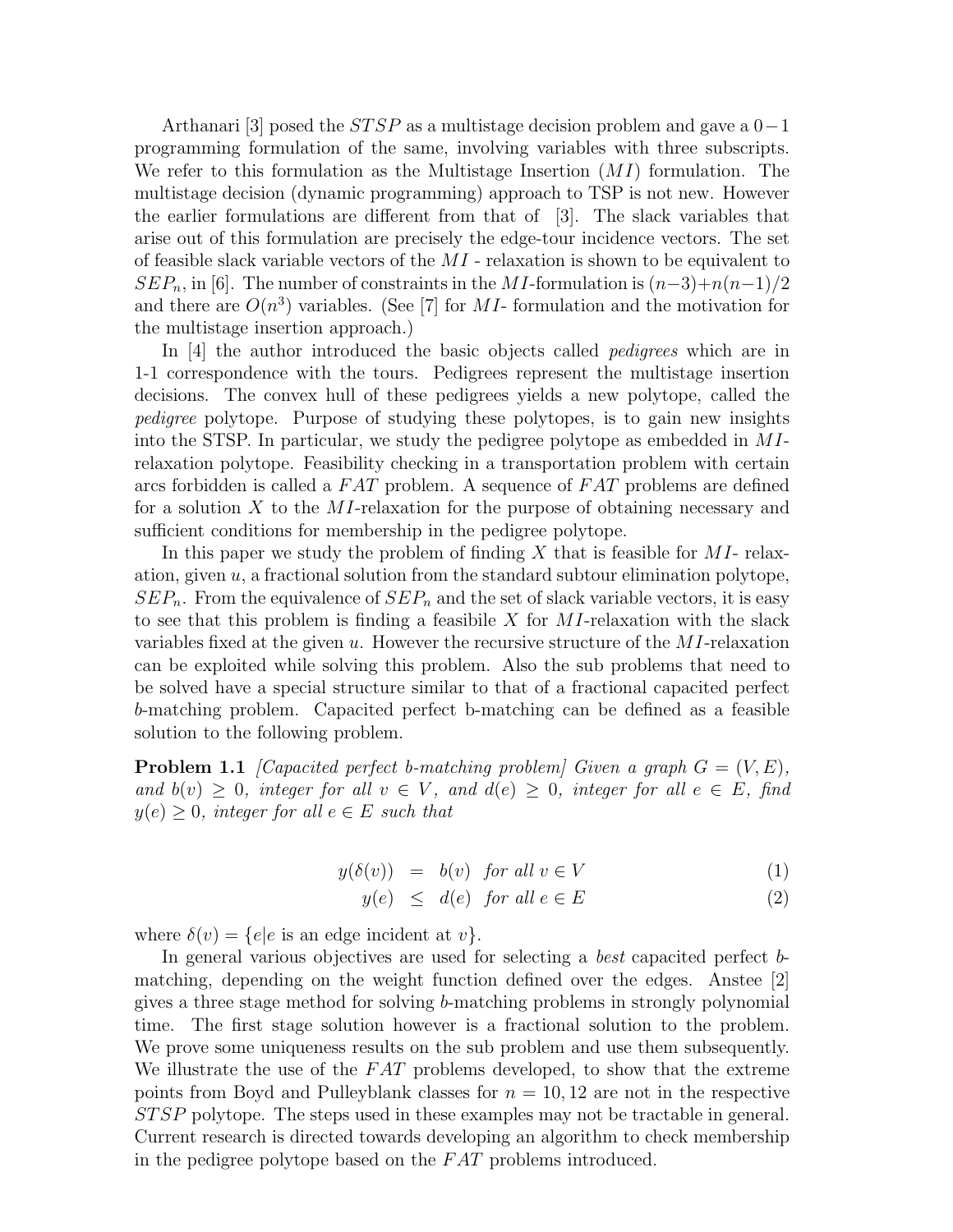Section 2 of this paper deals with the preliminaries and notation along with some required results from related work by the author. For graph related terms see  $[8]$  and  $[1]$ . The special structure of the *MI*-relaxation and the other results relating to the sub problems are studied in Section 3. Illustrative examples are given in Section 4.

## 2 Preliminaries and Notation

Let *n* be an integer,  $n \geq 3$ . Let  $V_n = \{v_1, \ldots, v_n\}$  be a set of vertices. Assuming, without loss of generality, that the vertices are numbered in some fixed order, we write,  $V_n = \{1, \ldots, n\}$ . Let  $E_n = \{(i, j) | i, j \in V_n, i < j\}$  be the set of *edges* / pairs. The cardinality of  $E_n$  is denoted by  $p_n = n(n-1)/2$ . Let  $\tau_n = \sum_{k=4}^n p_{k-1}$ . Let  $\tau'_n = \tau_n - (n-3)$ . We denote the elements of  $E_n$  by e where  $e = (i, j)$ . We also use the notation  $ij$  for  $(i, j)$ .

Let  $X = (\mathbf{x}_4, ..., \mathbf{x}_n) \in R^{\tau^n}$ , where  $\mathbf{x}_k \in R^{p_{k-1}}, k \in \{4, ..., n\}$ . Let  $X/k =$  $(\mathbf{x}_4, \ldots, \mathbf{x}_k)$ . Let  $u \in R^{p_k}$ . Given the cost of traveling between i and j,  $C_{ij}$ , let  $\mathcal{C}_{ijk} = C_{ik} + C_{jk} - C_{ij}$  be the incremental cost for inserting k in  $(i, j)$ . With the view to understand the recursuive structure of the MI-relaxation, the following definition is introduced.

**Definition 2.1** Let  $\mathbf{1}_r$  denote the row vector of r  $1's$ . In general, let  $E_{[n]}$  and  $A_{[n]}$ be defined as below:

We can write recursively,

$$
E_{[n]} = \left( \begin{array}{cccc} \mathbf{1}_{p_3} & \dots & 0 & 0 \\ \vdots & \vdots & \vdots & \vdots \\ 0 & \dots & \mathbf{1}_{p_{n-2}} & 0 \\ 0 & 0 & \dots & \mathbf{1}_{p_{n-1}} \end{array} \right) = \left( \begin{array}{cccc} E_{[n-1]} & 0 \\ \mathbf{0} & \mathbf{1}_{p_{n-1}} \end{array} \right).
$$

To derive a similar expression for  $A_{[n]}$  we first define

$$
A^{(n)} = \left(\begin{array}{c} I_{p_{n-1}} \\ -M_{n-1} \end{array}\right)
$$

where  $M_i$  is the  $i \times p_i$  node-pair incidence matrix.

Then

$$
A_{[n]} = \left(\begin{array}{cccc|c} A^{(4)} & | & A^{(5)} & | & & | & A^{(n)} \\ | & & | & | & \ddots & | \\ \hline \mathbf{0} & | & \mathbf{0} & | & & | \end{array}\right) = \left(\begin{array}{cccc|c} A_{[n-1]} & | & A^{(n)} \\ \hline \mathbf{0} & | & & \end{array}\right).
$$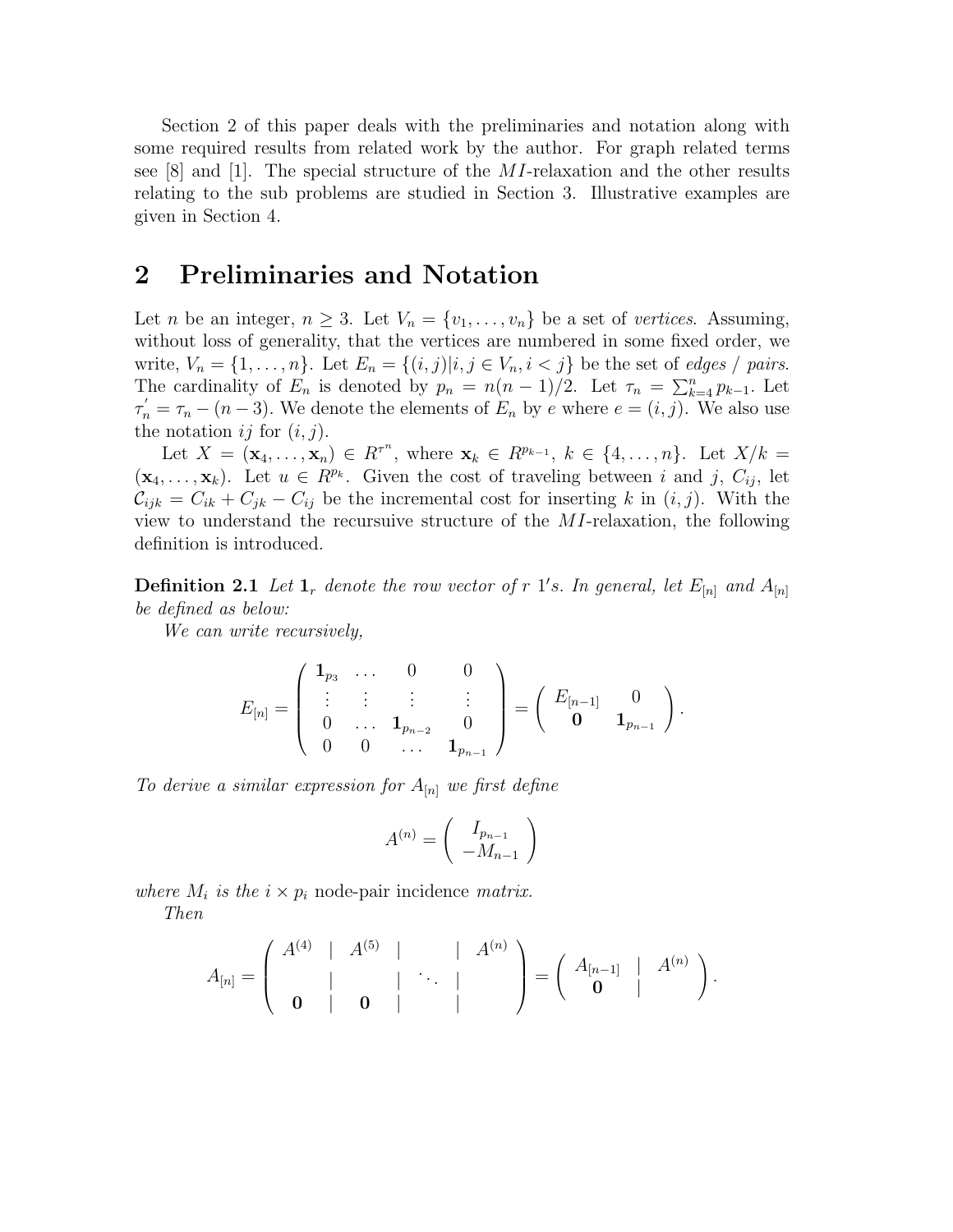Now we can state the MI-relaxation [3], equivalently as given below:

#### Problem 2.2

$$
minimise\;\mathcal{C}X\tag{3}
$$

$$
subject\ to
$$

$$
E_{[n]}X = \mathbf{1}_{n-3} \tag{4}
$$

$$
A_{[n]}X + u = \begin{pmatrix} 1_3 \\ 0 \end{pmatrix}.
$$
 (5)

$$
X \geq 0 \quad and \tag{6}
$$

$$
u \geq 0. \tag{7}
$$

The set of feasible solutions to Problem 2.2 is denoted by  $\mathcal{F}_n$ . Any integer solution  $(X, u)$  in  $\mathcal{F}_n$  gives a pedigree and its corresponding tour respectively. The objective function minimises the incremental cost of the insertions made according to X. (See [7] for details of MI-formulation.) Let  $P_n$  denote the set of integer X such that  $(X, u) \in \mathcal{F}_n$ . The convex hull of  $P_n$  gives us the pedigree polytope *conv* $(P_n)$ . We denote the *STSP* polytope for *n* by  $Q_n$ .

In [4] for a given  $(X, u) \in \mathcal{F}_n$  forbidden arc transportation  $(FAT)$  problems are defined for  $k \in \{4, \ldots, n\}$ , and  $\lambda_k \in \Lambda_k(X)$  where  $\Lambda_k(X)$  is the set of all possible weight vectors feasible for writing  $X/k$  as a convex combination of pedigrees in  $P_k$ . (These are explained in the illustrative examples in Section 4. For details see [4].)

## 3 Solving for Feasible Solutions for MI-Relaxation Given a Vertex of SEP

In this section we consider the problem of finding feasible solutions in  $\mathcal{F}_n$  for a given u in  $SEP_n$ . From the MI-relaxation we know that this problem is equivalent to finding nonnegative solutions to a set of linear equations corresponding to MIrelaxation, with the slack variable values fixed at the given u. Let the given  $u \in$  $SEP<sub>n</sub>$  be fixed throughout the discussion. We state the problem as:

**Problem 3.1** Given a  $u \in SEP_n$ , find  $\mathcal{X} = \{X | (X, u) \in \mathcal{F}_n\}.$ 

Without loss of generality we assume that  $u$  is fractional, as otherwise the problem is trivial.

We state a lemma without proof that helps us to simplify Problem 3.1.

**Lemma 1** While solving Problem 3.1, it is sufficient to impose on X nonnegativity restrictions and constraints (5).

Applying Lemma 1, Problem 3.1 reduces to finding

$$
\mathcal{X} = \{X \geq 0 | A_{[n]}X + u = \begin{pmatrix} 1_3 \\ 0 \end{pmatrix} \}.
$$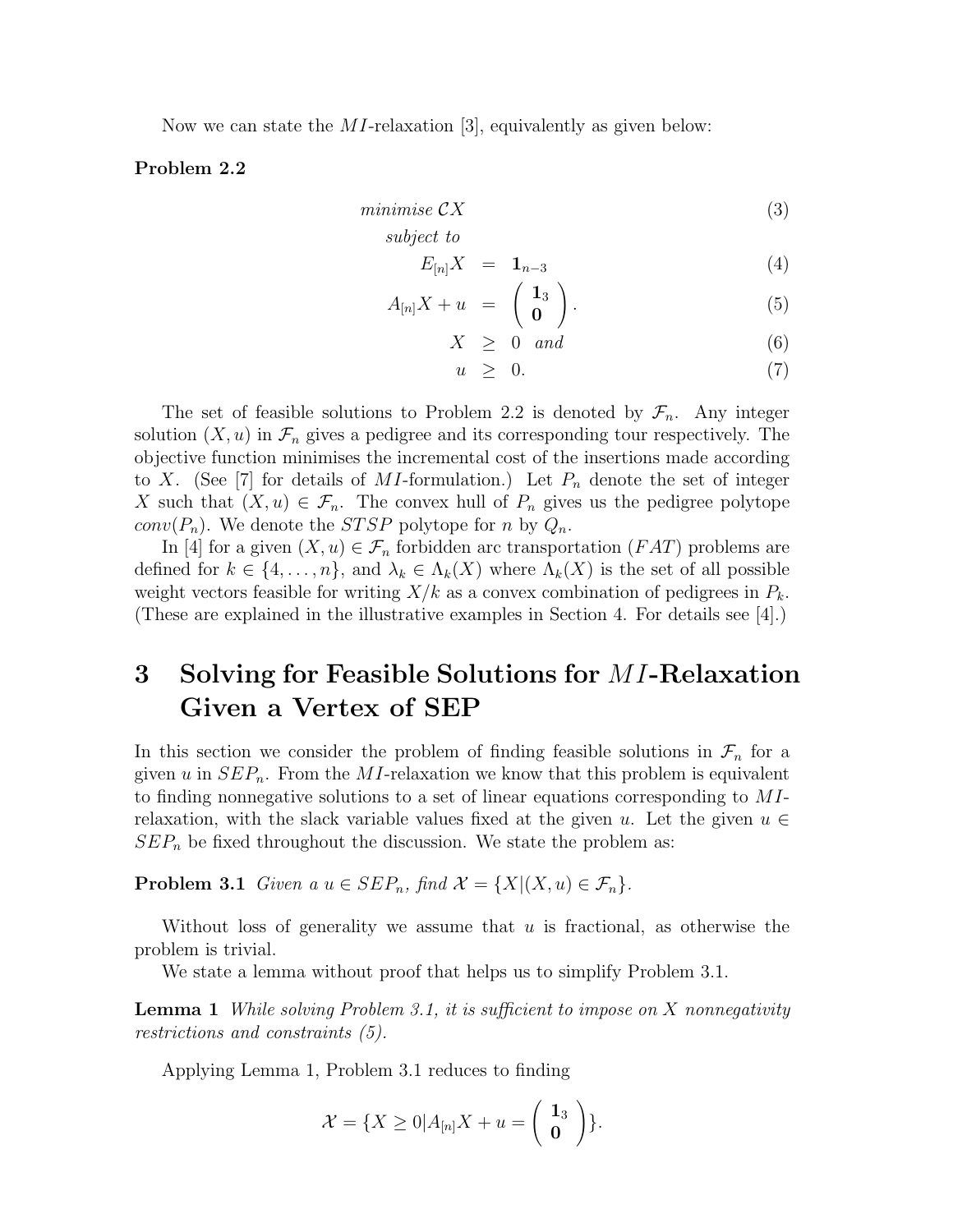Let  $\mathbf{u}_k = (u_{1k}, \dots, u_{k-1k})', k = (4, \dots, n)$ . From the structure of  $A_{[n]}$ , it can be shown that any  $x_n$  satisfying

$$
M_{n-1}\mathbf{x}_n = \mathbf{u}_n \tag{8}
$$

$$
x_n(e) \leq 1 - u(e) \forall e \in E_{n-1} \tag{9}
$$

$$
\mathbf{x}_n \geq 0 \tag{10}
$$

can be extended to an  $X = (\mathbf{x}_4, \dots, \mathbf{x}_n)$  such that  $X \in \mathcal{X}$ .

The system above is a LP feasibility region with a simple structure. Now consider the capacited perfect b-matching problem, given earlier as Problem 1.1.

This problem can be solved efficiently in strongly polynomial time [2]. A practical implementation of a weighted version of the problem and its variations is given in [12].

Recall that  $M_{n-1}$  is the node-pair incidence matrix, and so we have a nice structure for the constraint matrix. Constraints (8) can be rewritten as:

$$
x_n(\delta(i)) = u_{in}, \text{ for all } i \in \{1, \ldots, n-1\}.
$$

It is apparent that we indeed have a capacited perfect b-matching problem here. We have the problem defined over the complete graph with  $n-1$  vertices, with capcities  $1 - u(e)$ ,  $e \in E_{n-1}$  and  $b = \mathbf{u}_n$ . However the solution can be fractional. So we have a relaxation of a capacited perfect b-matching problem. We can solve this relaxed problem using a maximal flow routine as done in [2]. Set up a network with a single source (0) and a single sink (\*) with  $2(n-1)$  intermediate nodes, that is, *i*, *i'* for each  $i \in \{1, \ldots, n-1\}$  respectively. For each *i*, arcs  $(0, i)$  and  $(i', *)$ both have capacity  $u_{in}$ . Arc  $(i, j')$  has capacity  $1 - u_{ij}$  for  $i \neq j$ . The problem is to maximise the flow in the network. Let  $g$  be an optimal feasible flow in the network, then we obtain our solution  $x_n(e) = 1/2[g_{ij'} + g_{ji'}]$ , for  $e = (i, j) \in E_{n-1}$ .

However we study this problem further and obtain some results on the uniqueness of  $\mathbf{x}_n$ .

**Lemma 2** If  $u_{in} = u_{in} = 1$  for some i, j then in every  $X \in \mathcal{X}$ ,  $x_n(e) = 1$  for  $e=(i, j).$ 

**Lemma 3** If  $u_{in} = 1$  for some i then in every  $X \in \mathcal{X}$ ,  $x_n(e) = u_{ij}$  for all  $e =$  $(i, j) \in E_{n-1}.$ 

Next result is a necessary condition on  $\mathbf{u}_n$ .

**Lemma 4** Let  $\epsilon = 1 - \max_i u_{in}$ , and let the maximum in the definition, be attained for  $i = i^*$ . For any  $i \in \{1, \ldots, n-1\}$ ,  $i \neq i^*$ , if  $u_{i+i} = 1$ , then  $u_{in} \leq \epsilon$ .

We apply these ideas in the next section in solving for X when the given  $u$  is a vertex of  $SEP_n$ .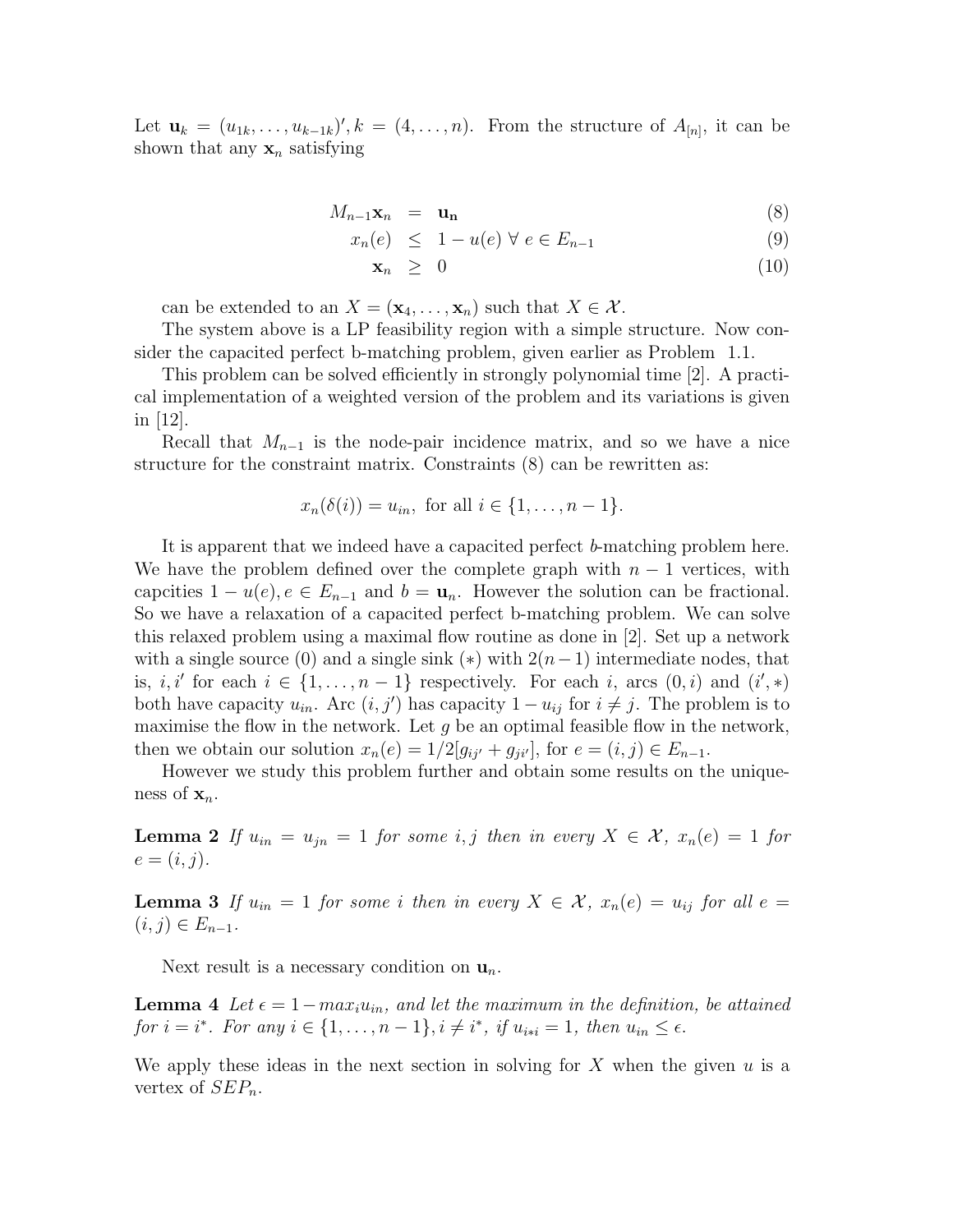### 4 An application of FAT problems

Boyd and Pulleyblank in [9] study optimisation over  $SEP_n$ . They study the class of facet inducing inequalities for the STSP polytope called clique tree inequalities introduced by Grötschel and Pulleyblank. They show that the vertices of  $SEP_n$ that maximise clique tree inequalities are half-integer. To show that there are vertices of  $SEP_n$  with more complicated structure, they give two classes of extreme points of  $SEP_n$  for  $n = 2l + 4$ , with  $l \geq 3$ , depending on l is odd or even. It is not known whether these vertices are also in the corresponding STSP polytopes. We address this question for  $l = 3, 4$  or  $n = 10, 12$  respectively, and illustrate the applicability of the characterisation results involving FAT problems.

#### **Example:** 4.1 Consider the extreme point of  $SEP_{10}$  given by:

 $u_{1,2} = u_{7,8} = u_{4,10} = u_{5,9} = 1/3; u_{1,3} = u_{2,3} = u_{3,4} = u_{5,6} = u_{6,7} = u_{6,8} = u_{9,10} = 0$  $2/3$ ;  $u_{1,5} = u_{2,9} = u_{4,8} = u_{7,10} = 1$ .

First we find  $\{X | (X, u) \in \mathcal{F}_n\}$  using the results derived in the last section.

Consider  $k = 10$ . We have the problem of finding  $\mathbf{x}_{10}$  feasible for the sub problem given by constraints (8) through (10). Since  $u_{9,10} = 2/3, u_{4,10} = 1/3,$  and  $u_{7,10} = 1$ . We have a fractional capacited b- matching problem involving nodes {4, 7, 9}. Capacities are all 1 and and the nodes 4, 7, and 9 have the corresponding  $u_{i10} > 0$ . Lemma 3 is applicable and we find the unique solution as  $x_{10}(4,7) =$  $1/3, x_{10}(7,9) = 2/3$ . In general we eliminate the component  $\mathbf{x}_k$  from the MIrelaxation and update the slack variables using

$$
\hat{u}_e = u_e + x_k(e), \ \forall e \in E_{k-1}.
$$

Set  $k = k - 1; u = \hat{u}$  and repeat.

Now, we have  $\hat{u}_{47} = 1/3, \hat{u}_{79} = 2/3$  with  $\hat{u}_e = u_e$  for the rest. So we have the new sub problem for  $k = 9$  involving nodes  $\{2, 5, 7\}$  with  $u_{29} = 1, u_{59} = 1/3$ , and  $u_{79} = 2/3$ . Capacities are all 1. Situation is similar and we get  $x_9(2,5) =$  $1/3, x<sub>9</sub>(2, 7) = 2/3$ . Proceeding in this way, it can be verified that we have a unique X, given by

 $x_4(e) = 1/3, e \in E_3$ ;  $x_5(1,2) = 1/3, x_5(1,4) = 2/3$ ;  $x_6(2,4) = 1/3, x_6(4,5) =$  $2/3$ ;  $x_7(2, 4) = x_7(2, 6) = x_7(4, 6) = 1/3$ ;  $x_8(4, 6) = 2/3$ ,  $x_8(4, 7) = 1/3$ ;  $x_9(2, 5) =$  $1/3, x_9(2, 7) = 2/3$  and  $x_{10}(4, 7) = 1/3, x_{10}(7, 9) = 2/3$ .

Given this X, we consider the associated  $FAT_k$  problems.

For  $k = 4$ , with  $\lambda_4 = \mathbf{x}_4 = (1/3, 1/3, 1/3)'$  the  $FAT_4(\lambda_4)$  problem with the unique feasible flow (given along the arcs) is shown in Figure 1. Let  $\lambda_5$  be the weight vector corresponding to this flow.

Similarly it is seen that the FAT problems for  $k = 5, 6,$  and 7 are feasible and the flows are unique as well. However for  $k = 8$ ,  $FAT_8(\lambda_8)$  is infeasible. (See Figure 2.) Hence from the uniqueness of  $\lambda_8$ , Theorem 5.3 in [4] asserts that  $X/9 \notin conv(P_9)$ . Which implies  $X \notin conv(P_{10})$ . And so from the uniqueness of X, we are able to conclude that  $u \notin Q_{10}$ , the STSP polytope.

Example: 4.2 Consider the support graph given in Figure 3 for an extreme point of  $SEP_{12}$  from Boyd and Pulleyblank's class for even l.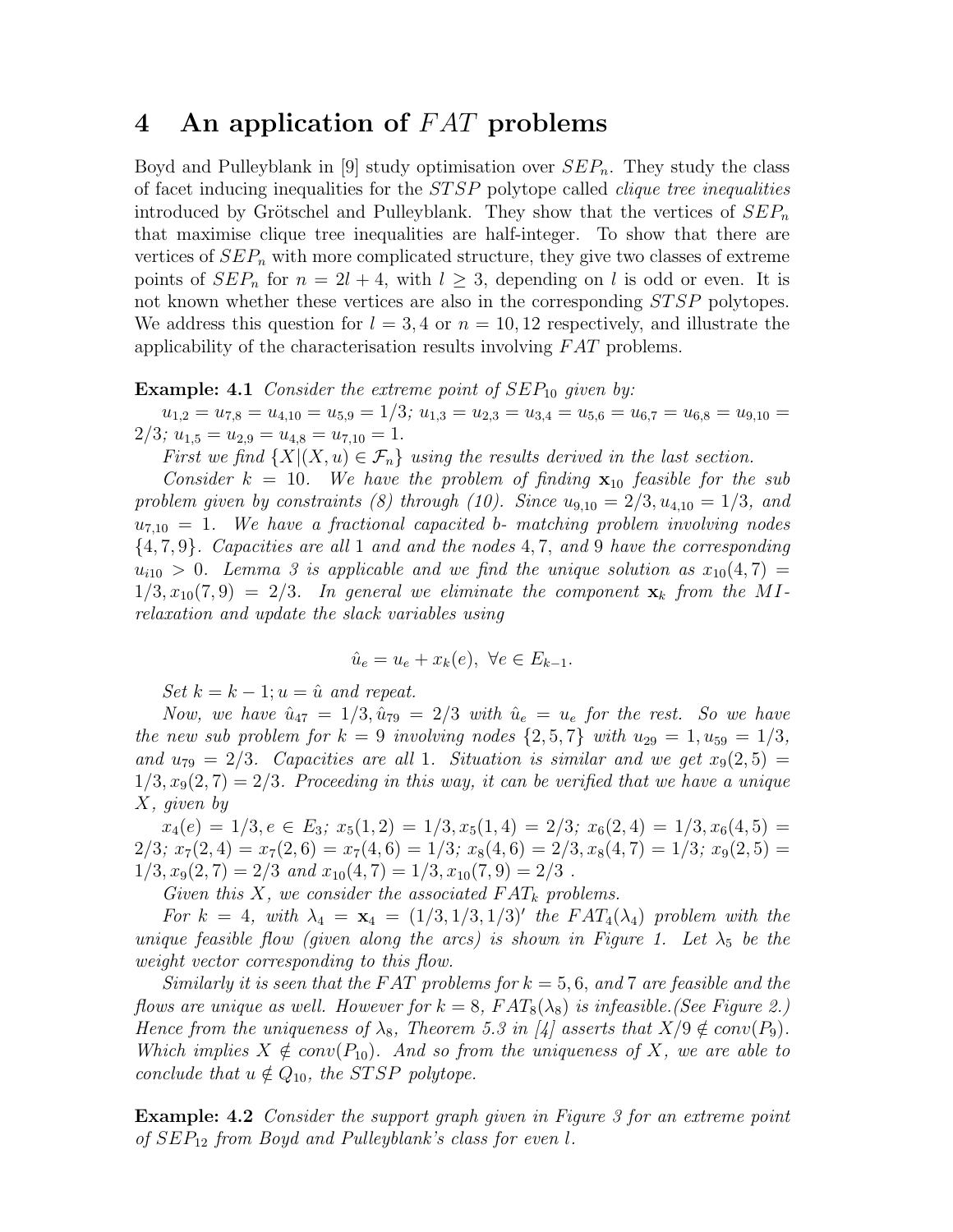

Figure 1:  $FAT_4(\lambda_4)$  Problem for  $u \in SEP_{10}$ .



Figure 2:  $FAT_8(\lambda_8)$  Problem for  $u \in SEP_{10}$ .



Figure 3: Support Graph of a  $u \in SEP_{12}$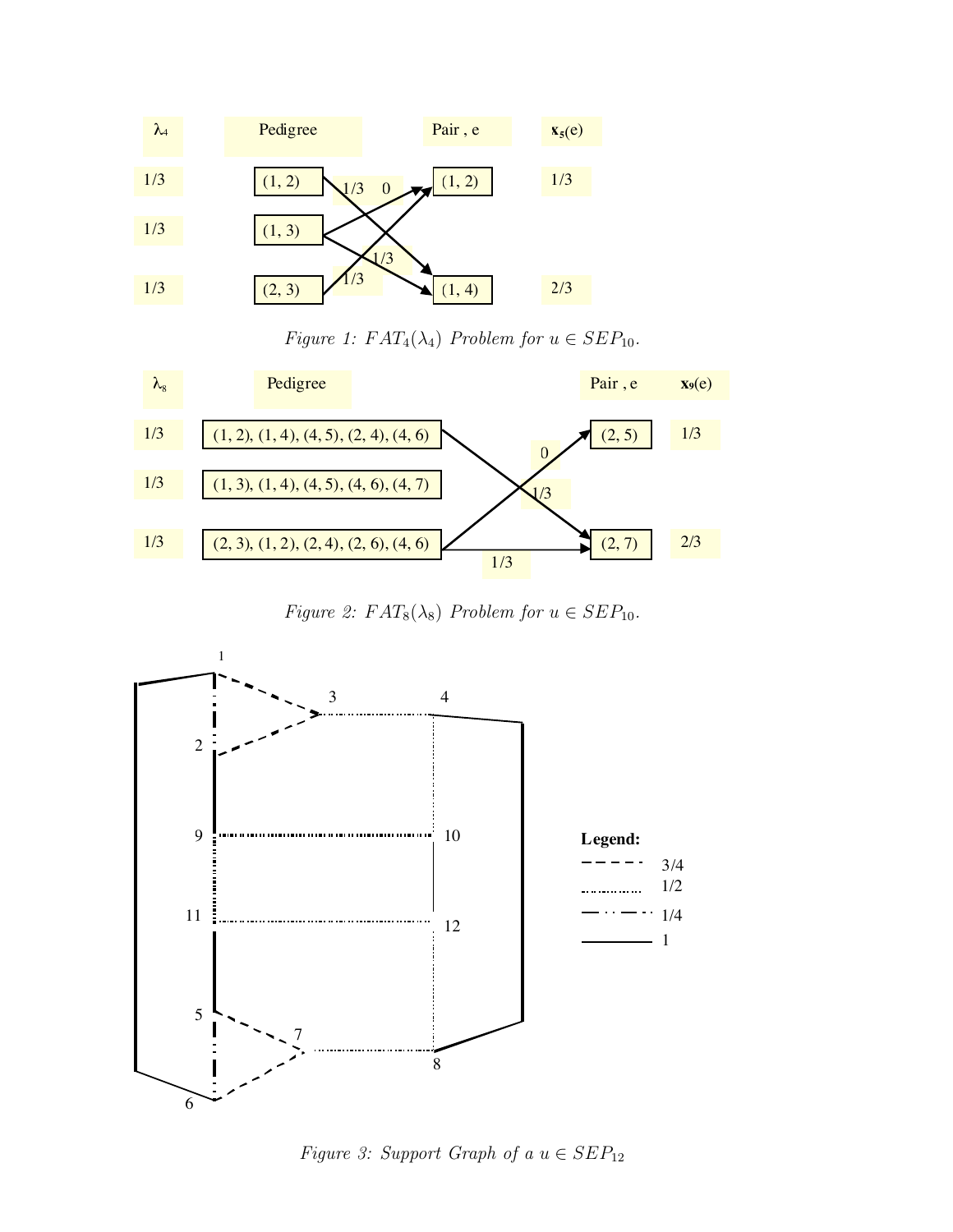![](_page_7_Figure_0.jpeg)

Figure 4: FAT<sub>4</sub> problem for given  $u \in SEP_{12}$ 

As in the previous example we can easily see that  $x_{11}(5, 9) = x_{11}(5, 10) = 1/2$ and  $x_{12}(8, 10) = x_{12}(10, 11) = 1/2$  are the unique solutions to the sub-problems for  $k = 11, 12$  respectively. However for  $k = 10$ , we have the new sub problem involving nodes  $\{4, 5, 8, 9\}$  with  $u_{4,10} = u_{5,10} = u_{8,10} = u_{9,10} = 1/2$  with capacities of all edges being 1 but for  $(4, 8)$ . Since  $u_{48} = 1$ , we have the corresponding capacity zero. We find two extreme point solutions for the sub-problem for  $k = 10$ . Proceeding further we have two extreme points  $X, Y$  corresponding to the given  $u$ .

X is given by

 $x_4(1,2) = 1/2, x_4(1,3) = x_4(2,3) = 1/4; x_5(1,2) = x_5(2,4) = 1/4, x_5(1,4) =$  $1/2$ ;  $x_6(1, 4) = 1/4$ ,  $x_6(1, 5) = 3/4$ ;  $x_7(4, 5) = x_7(4, 6) = 1/4$ ,  $x_7(5, 6) = 1/2$ ;  $x_8(2, 4) = x_8(4, 7) = 1/2$ ;  $x_9(2, 5) = x_9(2, 8) = 1/2$ ;  $x_{10}(4, 5) = x_{10}(8, 9) = 1/2$ ;  $x_{11}(5, 9) = x_{11}(5, 10) = 1/2$  and  $x_{12}(8, 10) = x_{12}(10, 11) = 1/2$ .

and Y is given by

 $Y/7 = X/7$ ;  $y_8(4, 5) = y_8(4, 7) = 1/2$ ;  $y_9(2, 5) = y_9(2, 4) = 1/2$ ;  $y_{10}(4, 9) =$  $y_{10}(5, 8) = 1/2$ ;  $y_{11} = x_{11}$ ;  $y_{12} = x_{12}$ .

Any convex combination,  $X^{\mu} = \mu X + (1 - \mu)Y, 0 \leq \mu \leq 1$  of these two extreme points is feasible for the given u. Therefore  $X^{\mu} = (X/7; \mu x_8 + (1-\mu)y_8; \ldots; \mu x_{10} +$  $(1 - \mu) \mathbf{y}_{10}; \mathbf{x}_{11}; \mathbf{x}_{12}$ ,  $0 \le \mu \le 1$ . So if we are able to show that a FAT<sub>6</sub> problem has a unique feasible flow it applies to all  $X^{\mu}$ .

Consider  $FAT_4(\lambda_4)$  as shown in in Figure 4. We have a feasible flow  $f_\theta$ , for each  $0 \le \theta \le 1/4$ . However,  $FAT_5(\lambda)$  problem, is feasibile only if  $\theta = 1/4$ . Obviously this leaves us with a unique feasible flow yielding  $\lambda_6$ . It can be checked that  $FAT_6(\lambda_6)$  problem also has a unique feasible flow yielding  $\lambda_7$  which puts equal weight  $(1/4)$  on the following pedigrees:

 $[(1, 2), (1, 4), (1, 5), (5, 6)], [(1, 2), (2, 4), (1, 4), (4, 6)], [(1, 3), (1, 4), (1, 5), (4, 5)]$ and  $[(2, 3), (1, 2), (1, 5), (5, 6)].$ 

For k = 7, we have  $FAT_7(\lambda_7)$  problem with respect to  $\mu$ **x**<sub>8</sub> +  $(1 - \mu)$ **y**<sub>8</sub> with  $\mu \in [0,1]$ .  $FAT_7(\lambda_7)$  is feasible with a unique flow as shown in Figure 5 for any  $\mu \in [1/2, 1]$ . In the next step we find  $FAT_8(\lambda_8)$  is infeasible as  $\lambda_8$  puts a weight of  $1/4$  on the pedigree  $[(1, 3), (1, 4), (1, 5), (4, 5), (4, 7)]$ . And all the arcs leaving this origion are forbidden, for any choice of  $\mu$ . So  $X^{\mu}/9 \notin conv(P_9)$  for any  $\mu$ . Hence  $X^{\mu}$  is not in conv $(P_{12})$  for any  $\mu$ . Or we have shown  $u \notin Q_{12}$ .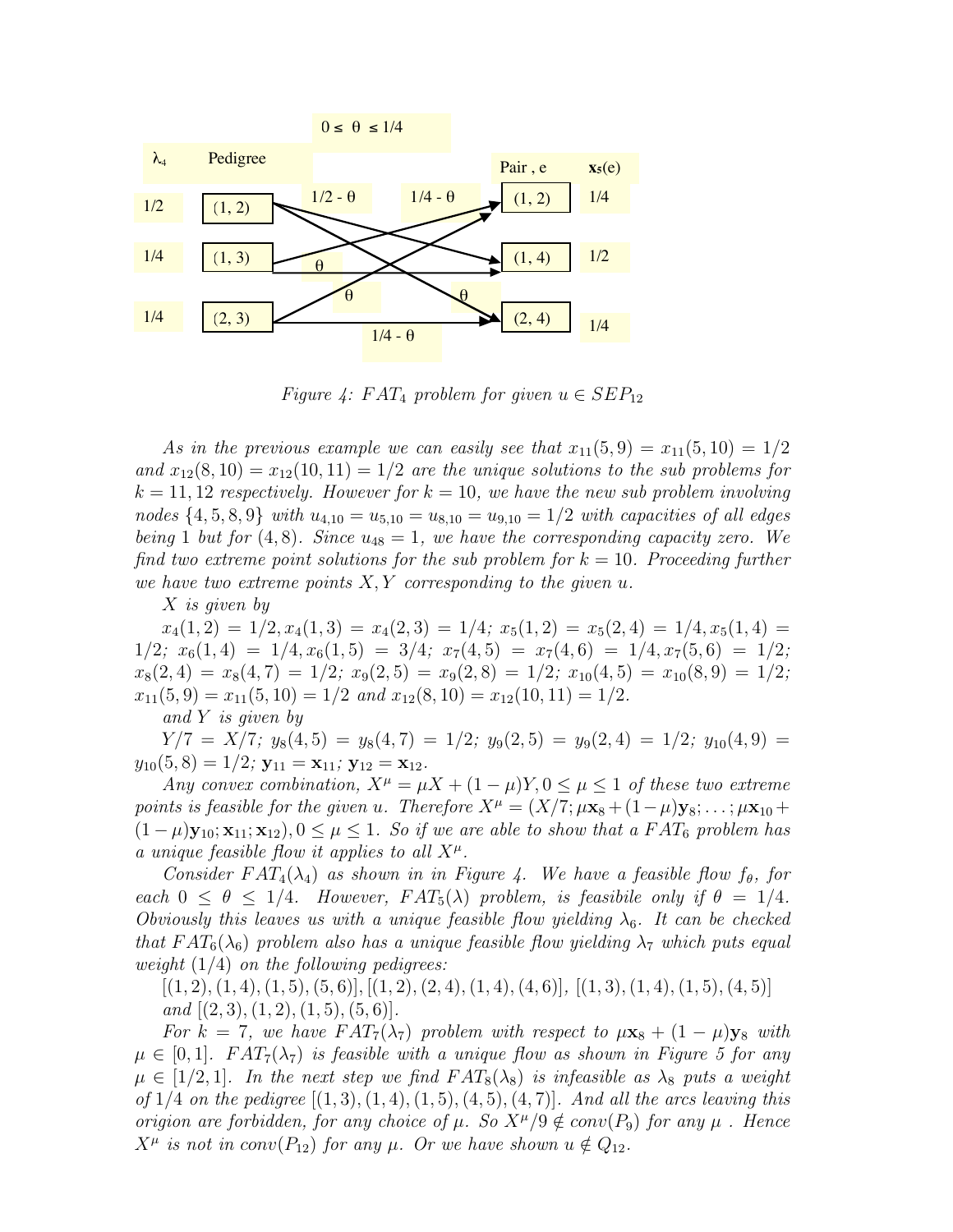![](_page_8_Figure_0.jpeg)

Figure 5:  $FAT_7$  problem for given  $u \in SEP_{12}$ 

These examples are given to illustrate how FAT problems can be used to check membership in  $Q_n$ . Similar steps in general may not be tractable. However an algorithm needs to be developed to solve problems of this kind in general. Current research is directed towards this. Recently the author has shown that given two pedigrees, testing whether they are non adjacent vertices in  $conv(P_n)$  can be done in polynomial time [5]. This result is encouraging as it is known that such a problem is NP-complete, with respect to tours in  $Q_n$  [13].

## Acknowledgments

The author thanks Prof. David Ryan, Head, Department of Engineering Science, and Prof. Justo Diaz, Head, Department of MSIS for their support and encouragement. Suggestions and interest shown by Dr. Andy Philpott are acknowledged with gratitude.

### References

- [1] R.K.Ahuja, T.L .Magnanti, and J.B. Orlin, Network Flows Theory, Algorithms and Applications, Prentice Hall, Englewood Cliffs, NJ (1996).
- [2] R.P. Anstee, A polynomial Algorithm for b-Matchings: An Alternative Approach, Information Processing Letters, 24, (1987), 153-157.
- [3] T.S. Arthanari, On the Traveling Salesman Problem, presented at the XI Symposium on Mathematical Programming held at Bonn, WestGermany, (1982).
- [4] T.S. Arthanari, A New Symmetric Traveling Salesman Polytope and its Properties, presented at the 34th Annual Conference of ORSNZ, at Hamilton, New Zealand, (1999).
- [5] T.S. Arthanari, Complexity of Testing Adjacency in Pedigree Polytopes, presented at the ANZIAM Symposium, held at Waitangi, New Zealand, (2000).